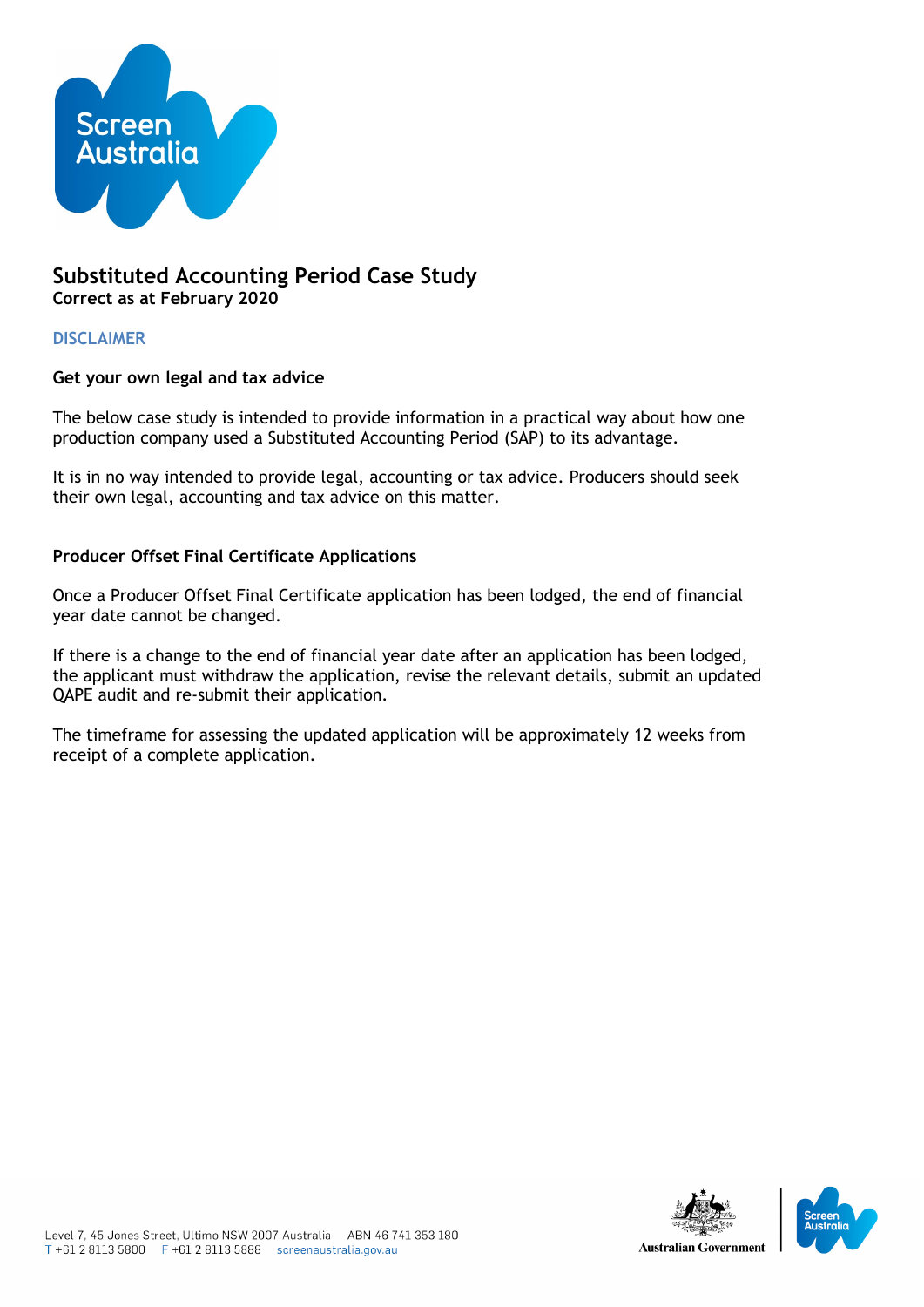## **CASE STUDY**

Janet Wood-Joyce is the Group Accountant with Electric Pictures Pty Ltd. Electric Pictures is a prolific production company based in Western Australia who specialises in factual content. Learn more about them here: <https://electricpictures.com.au/>

Below Janet answers questions about how she applied the SAP process to programs made by Electric Pictures.

#### **What is Substituted Accounting Period (SAP?)**

A SAP is a financial year that is not the standard tax year of 1 July to 30 June. For example a company may run their financial year from 1 April to 31 March.

An entity can apply to the Australian Taxation Office (ATO) for a SAP. Over the past 3 years, I have successfully applied to the ATO to have a SAP applied to several of Electric Pictures productions.

#### **Why did you decide to apply for a SAP?**

Productions don't usually run with the standardised accounting period for practical reasons. We are not reporting financial results per se – the tax return is a vehicle to obtain the producer offset rebate.

If we are rigid in adhering to the 30 June period end then any period ending during the following 11 months falls into the next tax year. This delays the receipt of the offset.

For example, if a production completes on 31 July 2018, this is in the 2019 tax year and ordinarily the tax return cannot be submitted until after 30 June 2019.

By having a SAP you can plan the financial period end around the production and quickly move through the assessment period to the tax return. For example, if instead the financial period ends 31 July 2018 then the 2018 tax return can be submitted as soon as the final certificate is issued.

#### **What were the steps involved?**

You need to apply to the ATO. The ATO rejected my first request but in doing so referred me to the legislation and information I needed on which to form and submit an appeal against their decision.

The appeal was successful and I have now applied for and been granted six SAPs. There is a form that can be used – see link below.

## **What are the key elements to consider?**

I demonstrated to the ATO's satisfaction that the business was a special case and was outside the ordinary run.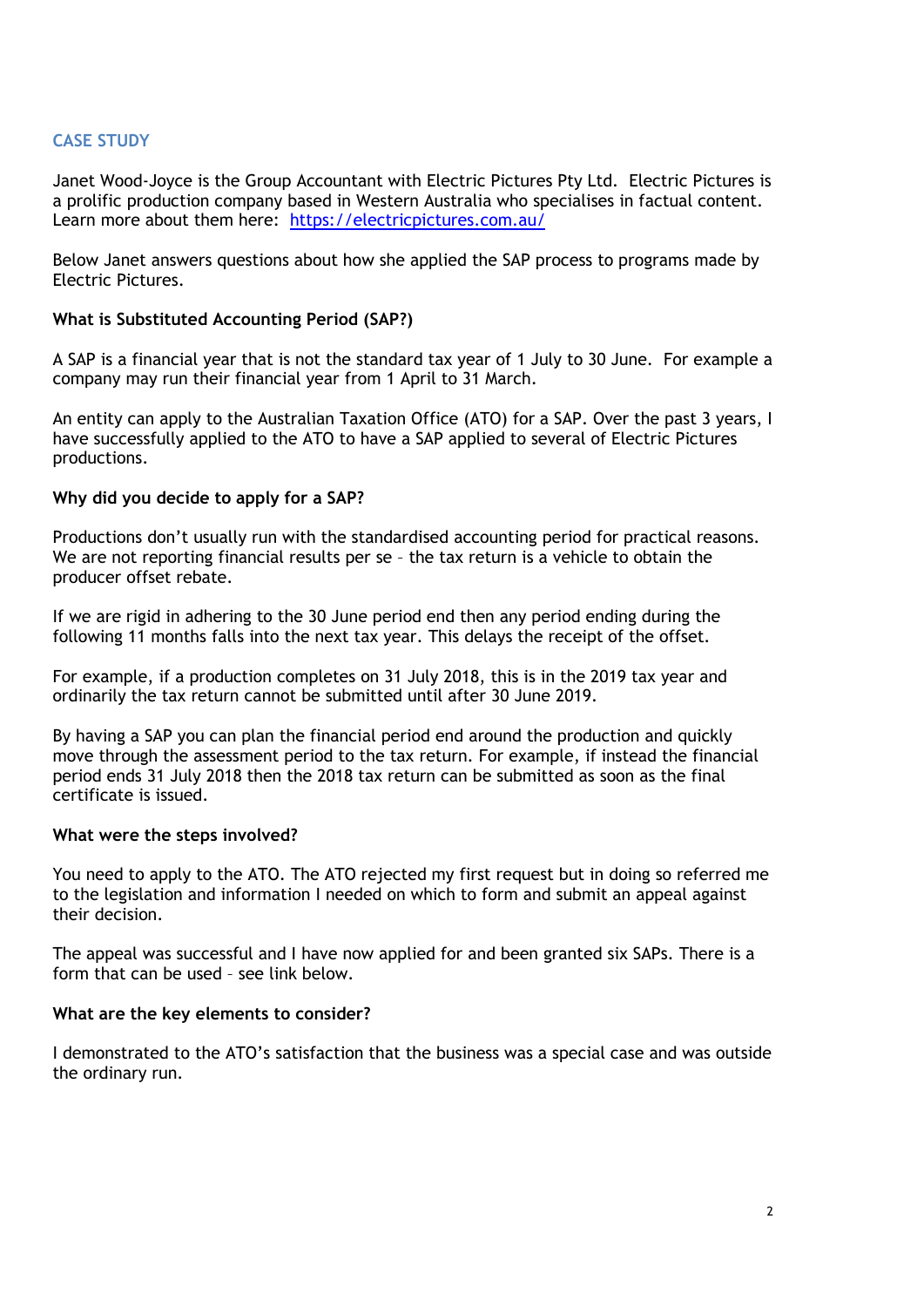## **How do you work out the best 'substitute' end of year?**

We consider our production schedules and when we should deliver the finished product. Taking into account that all costs must be accounted for (QAPE purposes), I usually add on an extra month to the delivery date for safety. It is important to be careful about this because you need to deliver the production before the end of the SAP or potentially have to wait another 12 months before you can submit your tax refund application.

## **At what stage of the production did you decide to apply for the SAP?**

I apply once the production agreement with the broadcaster and the other investors is executed.

## **Can you work out the SAP at the end of the project to reduce uncertainty?**

I don't know and I wouldn't recommend it. I feel that a fixed time frame at the beginning is more important so that everyone involved is focused on the same end date. Don't try to make it too tight. The whole point of the SAP is that you can have a little flexibility.

### **Are there any limitations you are aware of as to when you can apply? E.g. is during post production too late?**

I don't know. However, once you have fixed the SAP it remains fixed and cannot be changed without further agreement from the ATO.

## **How long did the tax office take to process the SAP application?**

On average, 30 days.

## **Can you give us a typical timeline of one of the projects for which you got a SAP?**

- Received verbal agreement that the production is to go ahead from the broadcasters and distributors.
- Set up SPV and applied for ABN etc. (Required for contracts)
- Opened the bank accounts. (Required for contracts)
- Agreed delivery dates with broadcasters.
- Executed the production agreement.
- With reference to the delivery dates and practical issues in completing the production set the financial period end.
- Applied for the SAP.